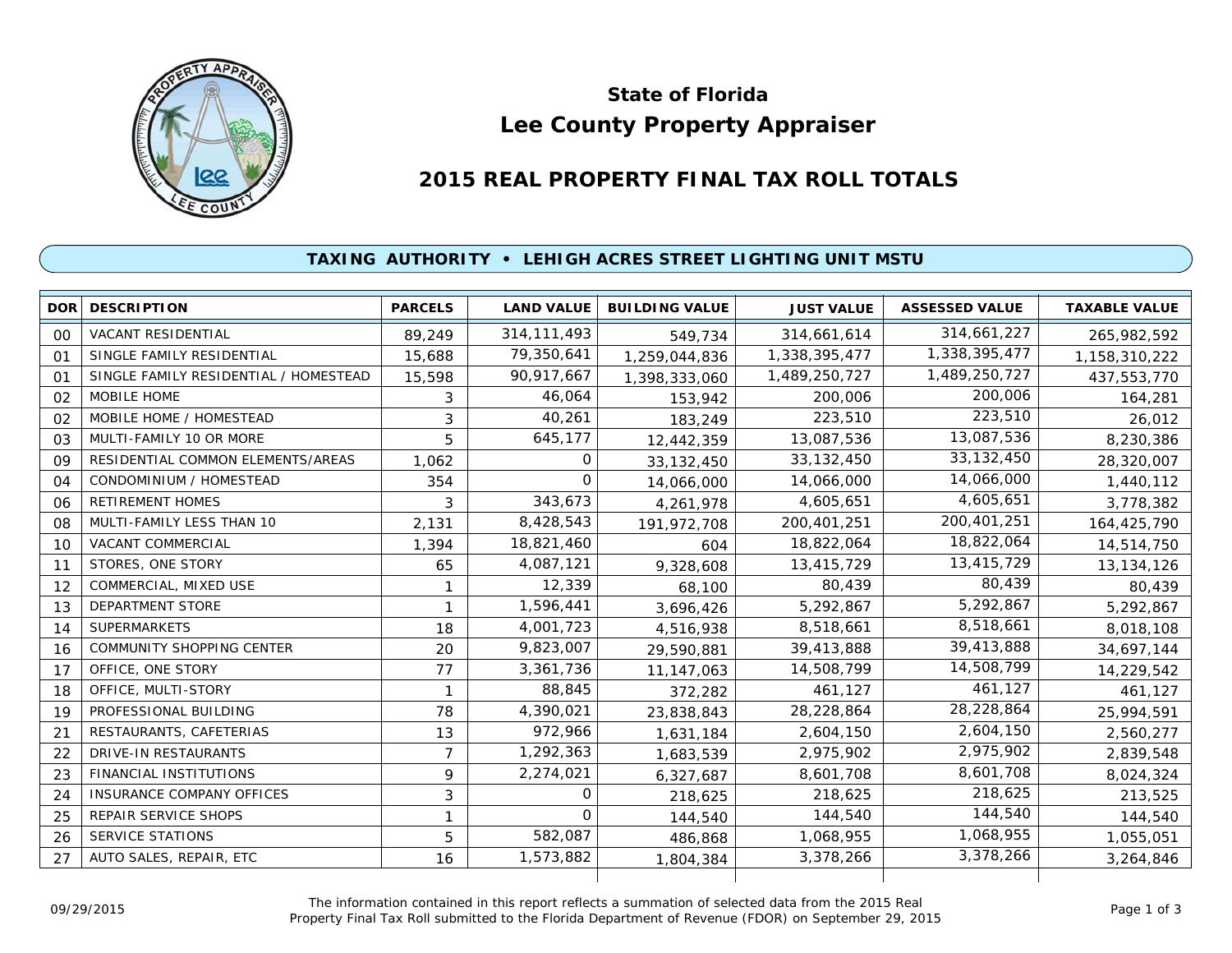### **TAXING AUTHORITY • LEHIGH ACRES STREET LIGHTING UNIT MSTU**

| 3,808,276<br>873,905<br>ENCLOSED THEATER/AUDITORIUM<br>3,808,276<br>32<br>$\overline{7}$<br>2,291,437<br>2,934,371<br>131,250<br>0<br>131,250<br>NIGHT CLUBS, LOUNGES, BARS<br>1<br>119,049<br>33<br>131,250<br>676,909<br>110,629<br>3<br>676,909<br>BOWLING ALLEYS, RINKS, ARENAS<br>671,264<br>34<br>566,280<br>5,665,216<br>3,907,243<br>GOLF COURSE, DRIVING RANGE<br>5,665,216<br>38<br>4<br>5,665,216<br>1,757,973<br>6,873,378<br>97,719<br>HOTELS, MOTELS<br>$\overline{2}$<br>6,873,378<br>39<br>1,854,335<br>6,775,659<br>3,534,443<br>3,534,443<br>VACANT INDUSTRIAL<br>3,534,443<br>31<br>3,534,443<br>40<br>0<br>3,817,317<br>1,129,200<br>LIGHT MANUFACTURING<br>3,817,317<br>8<br>2,688,117<br>3,552,921<br>41<br>38,406,938<br>8,921,781<br>WAREHOUSING, DISTRIBUTION TERMINALS<br>38,406,938<br>101<br>36,409,863<br>48<br>29,485,157<br>460,017<br>75,843<br>586,174<br><b>CROPLAND CLASS III</b><br>5<br>277,193<br>53<br>384,174<br>391,164<br>185,195<br><b>GRAZING LAND CLASS I</b><br>1,103,185<br>292,765<br>10<br>60<br>205,969<br>1,024,262<br><b>GRAZING LAND CLASS II</b><br>89<br>201,223<br>3,263,418<br>491,938<br>61<br>823,039<br>38,650<br>1,755<br><b>GRAZING LAND CLASS IV</b><br>$\overline{2}$<br>85,895<br>38,650<br>63<br>36,895<br>2,377<br>2,377<br><b>GRAZING LAND CLASS V</b><br>64,464<br>1<br>2,377<br>64<br>0<br>212,149<br>24,398<br>POULTRY, BEES, TROPICAL FISH, RABBITS<br>257,351<br>$\mathbf{1}$<br>96,022<br>67<br>187,751<br>381,719<br>92,143<br>DAIRIES, FEED LOTS<br>$\overline{2}$<br>480,897<br>313,087<br>68<br>289,576<br>409,794<br>$\overline{2}$<br>64,391<br>ORNAMENTALS, MISCELLANEOUS AG<br>463,968<br>230,953<br>69<br>345,403<br>1,178,631<br>VACANT INSTITUTIONAL<br>1,177,431<br>1,178,631<br>70<br>166<br>$\mathbf 0$<br>1,200<br>18,867,159<br>CHURCHES, TEMPLES<br>42<br>3,258,500<br>18,867,159<br>815,704<br>71<br>15,608,659<br>8,785,404<br>209,851<br>PRIVATELY OWNED HOSPITALS<br>8,785,404<br>73<br>$\mathbf{1}$<br>8,575,553<br>0<br>8,612,218<br>334,848<br>HOMES FOR THE AGED<br>5<br>8,612,218<br>74<br>8,277,370<br>$\mathbf 0$<br>2,113,524<br>229,942<br>ORPHANAGES, NON-PROFIT SERVICE<br>9<br>2,113,524<br>$\Omega$<br>75<br>1,883,582<br>1,665,675<br>330,258<br>CLUBS, LODGES, UNION HALLS<br>5<br>1,665,675<br>77<br>64,884<br>1,335,417<br>7,027,671<br>7,014,813<br>VACANT GOVERNMENTAL<br>307<br>7,029,147<br>$\mathbf 0$<br>80<br>12,858<br>51,960<br>51,960<br>FOREST, PARKS, RECREATIONAL<br>51,960<br>82<br>15<br>$\mathbf 0$<br>$\Omega$<br>160,064,785<br>160,064,785<br>PUBLIC COUNTY SCHOOLS<br>7,123,295<br>$\mathbf 0$<br>83<br>16<br>152,941,490<br>6,720,696<br>1,822,736<br><b>COUNTIES - OTHER</b><br>23<br>6,720,696<br>$\mathbf 0$<br>86<br>4,897,960<br>2,163,815<br>476,284<br>FEDERAL - OTHER<br>2,163,815<br>$\mathbf 0$<br>88<br>$\mathbf{1}$<br>1,687,531<br>10,740,273<br>3,612,560<br>MUNICIPAL - OTHER<br>10,740,273<br>$\Omega$<br>89<br>16<br>7,127,713<br>4,617,771<br>565,938<br><b>UTILITY</b><br>$\overline{7}$<br>4,619,868<br>91<br>489,889<br>4,051,833<br>259,860<br>259,860<br><b>SUBSURFACE RIGHTS</b><br>259,860<br>93<br>131<br>259,860<br>$\mathbf{O}$<br>54,740<br>54,740<br>RIGHT-OF-WAY<br>54,740<br>94<br>57<br>54,191<br>$\mathbf 0$<br>43,313<br>43,313<br>RIVERS, LAKES, SUBMERGED LAND<br>43,313<br>16<br>$\mathsf{O}$<br>18,469<br>95<br>122,925<br>122,925<br>122,925<br>96<br>SEWAGE DISPOSAL, WASTE LANDS<br>40<br>$\mathsf{O}$<br>109,635<br>8,280<br>8,280<br>8,280<br>OUTDOOR RECREATIONAL<br>$\overline{2}$<br>97<br>$\mathsf{O}$<br>5,996<br>3,398,008<br>3,398,008<br>99<br>ACREAGE NOT AG CLASSIFIED<br>3,398,008<br>14<br>0<br>3,320,540 | <b>DOR</b> | <b>DESCRIPTION</b> | <b>PARCELS</b> | <b>LAND VALUE</b> | <b>BUILDING VALUE</b> | <b>JUST VALUE</b> | <b>ASSESSED VALUE</b> | <b>TAXABLE VALUE</b> |
|--------------------------------------------------------------------------------------------------------------------------------------------------------------------------------------------------------------------------------------------------------------------------------------------------------------------------------------------------------------------------------------------------------------------------------------------------------------------------------------------------------------------------------------------------------------------------------------------------------------------------------------------------------------------------------------------------------------------------------------------------------------------------------------------------------------------------------------------------------------------------------------------------------------------------------------------------------------------------------------------------------------------------------------------------------------------------------------------------------------------------------------------------------------------------------------------------------------------------------------------------------------------------------------------------------------------------------------------------------------------------------------------------------------------------------------------------------------------------------------------------------------------------------------------------------------------------------------------------------------------------------------------------------------------------------------------------------------------------------------------------------------------------------------------------------------------------------------------------------------------------------------------------------------------------------------------------------------------------------------------------------------------------------------------------------------------------------------------------------------------------------------------------------------------------------------------------------------------------------------------------------------------------------------------------------------------------------------------------------------------------------------------------------------------------------------------------------------------------------------------------------------------------------------------------------------------------------------------------------------------------------------------------------------------------------------------------------------------------------------------------------------------------------------------------------------------------------------------------------------------------------------------------------------------------------------------------------------------------------------------------------------------------------------------------------------------------------------------------------------------------------------------------------------------------------------------------------------------------------------------------------------------------------------------------------------------------------------------------------------------------------------------------------------------------------------------------------------------------------------------------------------------------------------------------------------------------------------------------------------------------------------------------------------------------------------------------------|------------|--------------------|----------------|-------------------|-----------------------|-------------------|-----------------------|----------------------|
|                                                                                                                                                                                                                                                                                                                                                                                                                                                                                                                                                                                                                                                                                                                                                                                                                                                                                                                                                                                                                                                                                                                                                                                                                                                                                                                                                                                                                                                                                                                                                                                                                                                                                                                                                                                                                                                                                                                                                                                                                                                                                                                                                                                                                                                                                                                                                                                                                                                                                                                                                                                                                                                                                                                                                                                                                                                                                                                                                                                                                                                                                                                                                                                                                                                                                                                                                                                                                                                                                                                                                                                                                                                                                                        |            |                    |                |                   |                       |                   |                       |                      |
|                                                                                                                                                                                                                                                                                                                                                                                                                                                                                                                                                                                                                                                                                                                                                                                                                                                                                                                                                                                                                                                                                                                                                                                                                                                                                                                                                                                                                                                                                                                                                                                                                                                                                                                                                                                                                                                                                                                                                                                                                                                                                                                                                                                                                                                                                                                                                                                                                                                                                                                                                                                                                                                                                                                                                                                                                                                                                                                                                                                                                                                                                                                                                                                                                                                                                                                                                                                                                                                                                                                                                                                                                                                                                                        |            |                    |                |                   |                       |                   |                       |                      |
|                                                                                                                                                                                                                                                                                                                                                                                                                                                                                                                                                                                                                                                                                                                                                                                                                                                                                                                                                                                                                                                                                                                                                                                                                                                                                                                                                                                                                                                                                                                                                                                                                                                                                                                                                                                                                                                                                                                                                                                                                                                                                                                                                                                                                                                                                                                                                                                                                                                                                                                                                                                                                                                                                                                                                                                                                                                                                                                                                                                                                                                                                                                                                                                                                                                                                                                                                                                                                                                                                                                                                                                                                                                                                                        |            |                    |                |                   |                       |                   |                       |                      |
|                                                                                                                                                                                                                                                                                                                                                                                                                                                                                                                                                                                                                                                                                                                                                                                                                                                                                                                                                                                                                                                                                                                                                                                                                                                                                                                                                                                                                                                                                                                                                                                                                                                                                                                                                                                                                                                                                                                                                                                                                                                                                                                                                                                                                                                                                                                                                                                                                                                                                                                                                                                                                                                                                                                                                                                                                                                                                                                                                                                                                                                                                                                                                                                                                                                                                                                                                                                                                                                                                                                                                                                                                                                                                                        |            |                    |                |                   |                       |                   |                       |                      |
|                                                                                                                                                                                                                                                                                                                                                                                                                                                                                                                                                                                                                                                                                                                                                                                                                                                                                                                                                                                                                                                                                                                                                                                                                                                                                                                                                                                                                                                                                                                                                                                                                                                                                                                                                                                                                                                                                                                                                                                                                                                                                                                                                                                                                                                                                                                                                                                                                                                                                                                                                                                                                                                                                                                                                                                                                                                                                                                                                                                                                                                                                                                                                                                                                                                                                                                                                                                                                                                                                                                                                                                                                                                                                                        |            |                    |                |                   |                       |                   |                       |                      |
|                                                                                                                                                                                                                                                                                                                                                                                                                                                                                                                                                                                                                                                                                                                                                                                                                                                                                                                                                                                                                                                                                                                                                                                                                                                                                                                                                                                                                                                                                                                                                                                                                                                                                                                                                                                                                                                                                                                                                                                                                                                                                                                                                                                                                                                                                                                                                                                                                                                                                                                                                                                                                                                                                                                                                                                                                                                                                                                                                                                                                                                                                                                                                                                                                                                                                                                                                                                                                                                                                                                                                                                                                                                                                                        |            |                    |                |                   |                       |                   |                       |                      |
|                                                                                                                                                                                                                                                                                                                                                                                                                                                                                                                                                                                                                                                                                                                                                                                                                                                                                                                                                                                                                                                                                                                                                                                                                                                                                                                                                                                                                                                                                                                                                                                                                                                                                                                                                                                                                                                                                                                                                                                                                                                                                                                                                                                                                                                                                                                                                                                                                                                                                                                                                                                                                                                                                                                                                                                                                                                                                                                                                                                                                                                                                                                                                                                                                                                                                                                                                                                                                                                                                                                                                                                                                                                                                                        |            |                    |                |                   |                       |                   |                       |                      |
|                                                                                                                                                                                                                                                                                                                                                                                                                                                                                                                                                                                                                                                                                                                                                                                                                                                                                                                                                                                                                                                                                                                                                                                                                                                                                                                                                                                                                                                                                                                                                                                                                                                                                                                                                                                                                                                                                                                                                                                                                                                                                                                                                                                                                                                                                                                                                                                                                                                                                                                                                                                                                                                                                                                                                                                                                                                                                                                                                                                                                                                                                                                                                                                                                                                                                                                                                                                                                                                                                                                                                                                                                                                                                                        |            |                    |                |                   |                       |                   |                       |                      |
|                                                                                                                                                                                                                                                                                                                                                                                                                                                                                                                                                                                                                                                                                                                                                                                                                                                                                                                                                                                                                                                                                                                                                                                                                                                                                                                                                                                                                                                                                                                                                                                                                                                                                                                                                                                                                                                                                                                                                                                                                                                                                                                                                                                                                                                                                                                                                                                                                                                                                                                                                                                                                                                                                                                                                                                                                                                                                                                                                                                                                                                                                                                                                                                                                                                                                                                                                                                                                                                                                                                                                                                                                                                                                                        |            |                    |                |                   |                       |                   |                       |                      |
|                                                                                                                                                                                                                                                                                                                                                                                                                                                                                                                                                                                                                                                                                                                                                                                                                                                                                                                                                                                                                                                                                                                                                                                                                                                                                                                                                                                                                                                                                                                                                                                                                                                                                                                                                                                                                                                                                                                                                                                                                                                                                                                                                                                                                                                                                                                                                                                                                                                                                                                                                                                                                                                                                                                                                                                                                                                                                                                                                                                                                                                                                                                                                                                                                                                                                                                                                                                                                                                                                                                                                                                                                                                                                                        |            |                    |                |                   |                       |                   |                       |                      |
|                                                                                                                                                                                                                                                                                                                                                                                                                                                                                                                                                                                                                                                                                                                                                                                                                                                                                                                                                                                                                                                                                                                                                                                                                                                                                                                                                                                                                                                                                                                                                                                                                                                                                                                                                                                                                                                                                                                                                                                                                                                                                                                                                                                                                                                                                                                                                                                                                                                                                                                                                                                                                                                                                                                                                                                                                                                                                                                                                                                                                                                                                                                                                                                                                                                                                                                                                                                                                                                                                                                                                                                                                                                                                                        |            |                    |                |                   |                       |                   |                       |                      |
|                                                                                                                                                                                                                                                                                                                                                                                                                                                                                                                                                                                                                                                                                                                                                                                                                                                                                                                                                                                                                                                                                                                                                                                                                                                                                                                                                                                                                                                                                                                                                                                                                                                                                                                                                                                                                                                                                                                                                                                                                                                                                                                                                                                                                                                                                                                                                                                                                                                                                                                                                                                                                                                                                                                                                                                                                                                                                                                                                                                                                                                                                                                                                                                                                                                                                                                                                                                                                                                                                                                                                                                                                                                                                                        |            |                    |                |                   |                       |                   |                       |                      |
|                                                                                                                                                                                                                                                                                                                                                                                                                                                                                                                                                                                                                                                                                                                                                                                                                                                                                                                                                                                                                                                                                                                                                                                                                                                                                                                                                                                                                                                                                                                                                                                                                                                                                                                                                                                                                                                                                                                                                                                                                                                                                                                                                                                                                                                                                                                                                                                                                                                                                                                                                                                                                                                                                                                                                                                                                                                                                                                                                                                                                                                                                                                                                                                                                                                                                                                                                                                                                                                                                                                                                                                                                                                                                                        |            |                    |                |                   |                       |                   |                       |                      |
|                                                                                                                                                                                                                                                                                                                                                                                                                                                                                                                                                                                                                                                                                                                                                                                                                                                                                                                                                                                                                                                                                                                                                                                                                                                                                                                                                                                                                                                                                                                                                                                                                                                                                                                                                                                                                                                                                                                                                                                                                                                                                                                                                                                                                                                                                                                                                                                                                                                                                                                                                                                                                                                                                                                                                                                                                                                                                                                                                                                                                                                                                                                                                                                                                                                                                                                                                                                                                                                                                                                                                                                                                                                                                                        |            |                    |                |                   |                       |                   |                       |                      |
|                                                                                                                                                                                                                                                                                                                                                                                                                                                                                                                                                                                                                                                                                                                                                                                                                                                                                                                                                                                                                                                                                                                                                                                                                                                                                                                                                                                                                                                                                                                                                                                                                                                                                                                                                                                                                                                                                                                                                                                                                                                                                                                                                                                                                                                                                                                                                                                                                                                                                                                                                                                                                                                                                                                                                                                                                                                                                                                                                                                                                                                                                                                                                                                                                                                                                                                                                                                                                                                                                                                                                                                                                                                                                                        |            |                    |                |                   |                       |                   |                       |                      |
|                                                                                                                                                                                                                                                                                                                                                                                                                                                                                                                                                                                                                                                                                                                                                                                                                                                                                                                                                                                                                                                                                                                                                                                                                                                                                                                                                                                                                                                                                                                                                                                                                                                                                                                                                                                                                                                                                                                                                                                                                                                                                                                                                                                                                                                                                                                                                                                                                                                                                                                                                                                                                                                                                                                                                                                                                                                                                                                                                                                                                                                                                                                                                                                                                                                                                                                                                                                                                                                                                                                                                                                                                                                                                                        |            |                    |                |                   |                       |                   |                       |                      |
|                                                                                                                                                                                                                                                                                                                                                                                                                                                                                                                                                                                                                                                                                                                                                                                                                                                                                                                                                                                                                                                                                                                                                                                                                                                                                                                                                                                                                                                                                                                                                                                                                                                                                                                                                                                                                                                                                                                                                                                                                                                                                                                                                                                                                                                                                                                                                                                                                                                                                                                                                                                                                                                                                                                                                                                                                                                                                                                                                                                                                                                                                                                                                                                                                                                                                                                                                                                                                                                                                                                                                                                                                                                                                                        |            |                    |                |                   |                       |                   |                       |                      |
|                                                                                                                                                                                                                                                                                                                                                                                                                                                                                                                                                                                                                                                                                                                                                                                                                                                                                                                                                                                                                                                                                                                                                                                                                                                                                                                                                                                                                                                                                                                                                                                                                                                                                                                                                                                                                                                                                                                                                                                                                                                                                                                                                                                                                                                                                                                                                                                                                                                                                                                                                                                                                                                                                                                                                                                                                                                                                                                                                                                                                                                                                                                                                                                                                                                                                                                                                                                                                                                                                                                                                                                                                                                                                                        |            |                    |                |                   |                       |                   |                       |                      |
|                                                                                                                                                                                                                                                                                                                                                                                                                                                                                                                                                                                                                                                                                                                                                                                                                                                                                                                                                                                                                                                                                                                                                                                                                                                                                                                                                                                                                                                                                                                                                                                                                                                                                                                                                                                                                                                                                                                                                                                                                                                                                                                                                                                                                                                                                                                                                                                                                                                                                                                                                                                                                                                                                                                                                                                                                                                                                                                                                                                                                                                                                                                                                                                                                                                                                                                                                                                                                                                                                                                                                                                                                                                                                                        |            |                    |                |                   |                       |                   |                       |                      |
|                                                                                                                                                                                                                                                                                                                                                                                                                                                                                                                                                                                                                                                                                                                                                                                                                                                                                                                                                                                                                                                                                                                                                                                                                                                                                                                                                                                                                                                                                                                                                                                                                                                                                                                                                                                                                                                                                                                                                                                                                                                                                                                                                                                                                                                                                                                                                                                                                                                                                                                                                                                                                                                                                                                                                                                                                                                                                                                                                                                                                                                                                                                                                                                                                                                                                                                                                                                                                                                                                                                                                                                                                                                                                                        |            |                    |                |                   |                       |                   |                       |                      |
|                                                                                                                                                                                                                                                                                                                                                                                                                                                                                                                                                                                                                                                                                                                                                                                                                                                                                                                                                                                                                                                                                                                                                                                                                                                                                                                                                                                                                                                                                                                                                                                                                                                                                                                                                                                                                                                                                                                                                                                                                                                                                                                                                                                                                                                                                                                                                                                                                                                                                                                                                                                                                                                                                                                                                                                                                                                                                                                                                                                                                                                                                                                                                                                                                                                                                                                                                                                                                                                                                                                                                                                                                                                                                                        |            |                    |                |                   |                       |                   |                       |                      |
|                                                                                                                                                                                                                                                                                                                                                                                                                                                                                                                                                                                                                                                                                                                                                                                                                                                                                                                                                                                                                                                                                                                                                                                                                                                                                                                                                                                                                                                                                                                                                                                                                                                                                                                                                                                                                                                                                                                                                                                                                                                                                                                                                                                                                                                                                                                                                                                                                                                                                                                                                                                                                                                                                                                                                                                                                                                                                                                                                                                                                                                                                                                                                                                                                                                                                                                                                                                                                                                                                                                                                                                                                                                                                                        |            |                    |                |                   |                       |                   |                       |                      |
|                                                                                                                                                                                                                                                                                                                                                                                                                                                                                                                                                                                                                                                                                                                                                                                                                                                                                                                                                                                                                                                                                                                                                                                                                                                                                                                                                                                                                                                                                                                                                                                                                                                                                                                                                                                                                                                                                                                                                                                                                                                                                                                                                                                                                                                                                                                                                                                                                                                                                                                                                                                                                                                                                                                                                                                                                                                                                                                                                                                                                                                                                                                                                                                                                                                                                                                                                                                                                                                                                                                                                                                                                                                                                                        |            |                    |                |                   |                       |                   |                       |                      |
|                                                                                                                                                                                                                                                                                                                                                                                                                                                                                                                                                                                                                                                                                                                                                                                                                                                                                                                                                                                                                                                                                                                                                                                                                                                                                                                                                                                                                                                                                                                                                                                                                                                                                                                                                                                                                                                                                                                                                                                                                                                                                                                                                                                                                                                                                                                                                                                                                                                                                                                                                                                                                                                                                                                                                                                                                                                                                                                                                                                                                                                                                                                                                                                                                                                                                                                                                                                                                                                                                                                                                                                                                                                                                                        |            |                    |                |                   |                       |                   |                       |                      |
|                                                                                                                                                                                                                                                                                                                                                                                                                                                                                                                                                                                                                                                                                                                                                                                                                                                                                                                                                                                                                                                                                                                                                                                                                                                                                                                                                                                                                                                                                                                                                                                                                                                                                                                                                                                                                                                                                                                                                                                                                                                                                                                                                                                                                                                                                                                                                                                                                                                                                                                                                                                                                                                                                                                                                                                                                                                                                                                                                                                                                                                                                                                                                                                                                                                                                                                                                                                                                                                                                                                                                                                                                                                                                                        |            |                    |                |                   |                       |                   |                       |                      |
|                                                                                                                                                                                                                                                                                                                                                                                                                                                                                                                                                                                                                                                                                                                                                                                                                                                                                                                                                                                                                                                                                                                                                                                                                                                                                                                                                                                                                                                                                                                                                                                                                                                                                                                                                                                                                                                                                                                                                                                                                                                                                                                                                                                                                                                                                                                                                                                                                                                                                                                                                                                                                                                                                                                                                                                                                                                                                                                                                                                                                                                                                                                                                                                                                                                                                                                                                                                                                                                                                                                                                                                                                                                                                                        |            |                    |                |                   |                       |                   |                       |                      |
|                                                                                                                                                                                                                                                                                                                                                                                                                                                                                                                                                                                                                                                                                                                                                                                                                                                                                                                                                                                                                                                                                                                                                                                                                                                                                                                                                                                                                                                                                                                                                                                                                                                                                                                                                                                                                                                                                                                                                                                                                                                                                                                                                                                                                                                                                                                                                                                                                                                                                                                                                                                                                                                                                                                                                                                                                                                                                                                                                                                                                                                                                                                                                                                                                                                                                                                                                                                                                                                                                                                                                                                                                                                                                                        |            |                    |                |                   |                       |                   |                       |                      |
|                                                                                                                                                                                                                                                                                                                                                                                                                                                                                                                                                                                                                                                                                                                                                                                                                                                                                                                                                                                                                                                                                                                                                                                                                                                                                                                                                                                                                                                                                                                                                                                                                                                                                                                                                                                                                                                                                                                                                                                                                                                                                                                                                                                                                                                                                                                                                                                                                                                                                                                                                                                                                                                                                                                                                                                                                                                                                                                                                                                                                                                                                                                                                                                                                                                                                                                                                                                                                                                                                                                                                                                                                                                                                                        |            |                    |                |                   |                       |                   |                       |                      |
|                                                                                                                                                                                                                                                                                                                                                                                                                                                                                                                                                                                                                                                                                                                                                                                                                                                                                                                                                                                                                                                                                                                                                                                                                                                                                                                                                                                                                                                                                                                                                                                                                                                                                                                                                                                                                                                                                                                                                                                                                                                                                                                                                                                                                                                                                                                                                                                                                                                                                                                                                                                                                                                                                                                                                                                                                                                                                                                                                                                                                                                                                                                                                                                                                                                                                                                                                                                                                                                                                                                                                                                                                                                                                                        |            |                    |                |                   |                       |                   |                       |                      |
|                                                                                                                                                                                                                                                                                                                                                                                                                                                                                                                                                                                                                                                                                                                                                                                                                                                                                                                                                                                                                                                                                                                                                                                                                                                                                                                                                                                                                                                                                                                                                                                                                                                                                                                                                                                                                                                                                                                                                                                                                                                                                                                                                                                                                                                                                                                                                                                                                                                                                                                                                                                                                                                                                                                                                                                                                                                                                                                                                                                                                                                                                                                                                                                                                                                                                                                                                                                                                                                                                                                                                                                                                                                                                                        |            |                    |                |                   |                       |                   |                       |                      |
|                                                                                                                                                                                                                                                                                                                                                                                                                                                                                                                                                                                                                                                                                                                                                                                                                                                                                                                                                                                                                                                                                                                                                                                                                                                                                                                                                                                                                                                                                                                                                                                                                                                                                                                                                                                                                                                                                                                                                                                                                                                                                                                                                                                                                                                                                                                                                                                                                                                                                                                                                                                                                                                                                                                                                                                                                                                                                                                                                                                                                                                                                                                                                                                                                                                                                                                                                                                                                                                                                                                                                                                                                                                                                                        |            |                    |                |                   |                       |                   |                       |                      |
|                                                                                                                                                                                                                                                                                                                                                                                                                                                                                                                                                                                                                                                                                                                                                                                                                                                                                                                                                                                                                                                                                                                                                                                                                                                                                                                                                                                                                                                                                                                                                                                                                                                                                                                                                                                                                                                                                                                                                                                                                                                                                                                                                                                                                                                                                                                                                                                                                                                                                                                                                                                                                                                                                                                                                                                                                                                                                                                                                                                                                                                                                                                                                                                                                                                                                                                                                                                                                                                                                                                                                                                                                                                                                                        |            |                    |                |                   |                       |                   |                       |                      |
|                                                                                                                                                                                                                                                                                                                                                                                                                                                                                                                                                                                                                                                                                                                                                                                                                                                                                                                                                                                                                                                                                                                                                                                                                                                                                                                                                                                                                                                                                                                                                                                                                                                                                                                                                                                                                                                                                                                                                                                                                                                                                                                                                                                                                                                                                                                                                                                                                                                                                                                                                                                                                                                                                                                                                                                                                                                                                                                                                                                                                                                                                                                                                                                                                                                                                                                                                                                                                                                                                                                                                                                                                                                                                                        |            |                    |                |                   |                       |                   |                       |                      |
|                                                                                                                                                                                                                                                                                                                                                                                                                                                                                                                                                                                                                                                                                                                                                                                                                                                                                                                                                                                                                                                                                                                                                                                                                                                                                                                                                                                                                                                                                                                                                                                                                                                                                                                                                                                                                                                                                                                                                                                                                                                                                                                                                                                                                                                                                                                                                                                                                                                                                                                                                                                                                                                                                                                                                                                                                                                                                                                                                                                                                                                                                                                                                                                                                                                                                                                                                                                                                                                                                                                                                                                                                                                                                                        |            |                    |                |                   |                       |                   |                       |                      |
|                                                                                                                                                                                                                                                                                                                                                                                                                                                                                                                                                                                                                                                                                                                                                                                                                                                                                                                                                                                                                                                                                                                                                                                                                                                                                                                                                                                                                                                                                                                                                                                                                                                                                                                                                                                                                                                                                                                                                                                                                                                                                                                                                                                                                                                                                                                                                                                                                                                                                                                                                                                                                                                                                                                                                                                                                                                                                                                                                                                                                                                                                                                                                                                                                                                                                                                                                                                                                                                                                                                                                                                                                                                                                                        |            |                    |                |                   |                       |                   |                       |                      |

The information contained in this report reflects a summation of selected data from the 2015 Real ne information contained in this report reflects a summation or selected data from the 2015 Kear<br>Property Final Tax Roll submitted to the Florida Department of Revenue (FDOR) on September 29, 2015